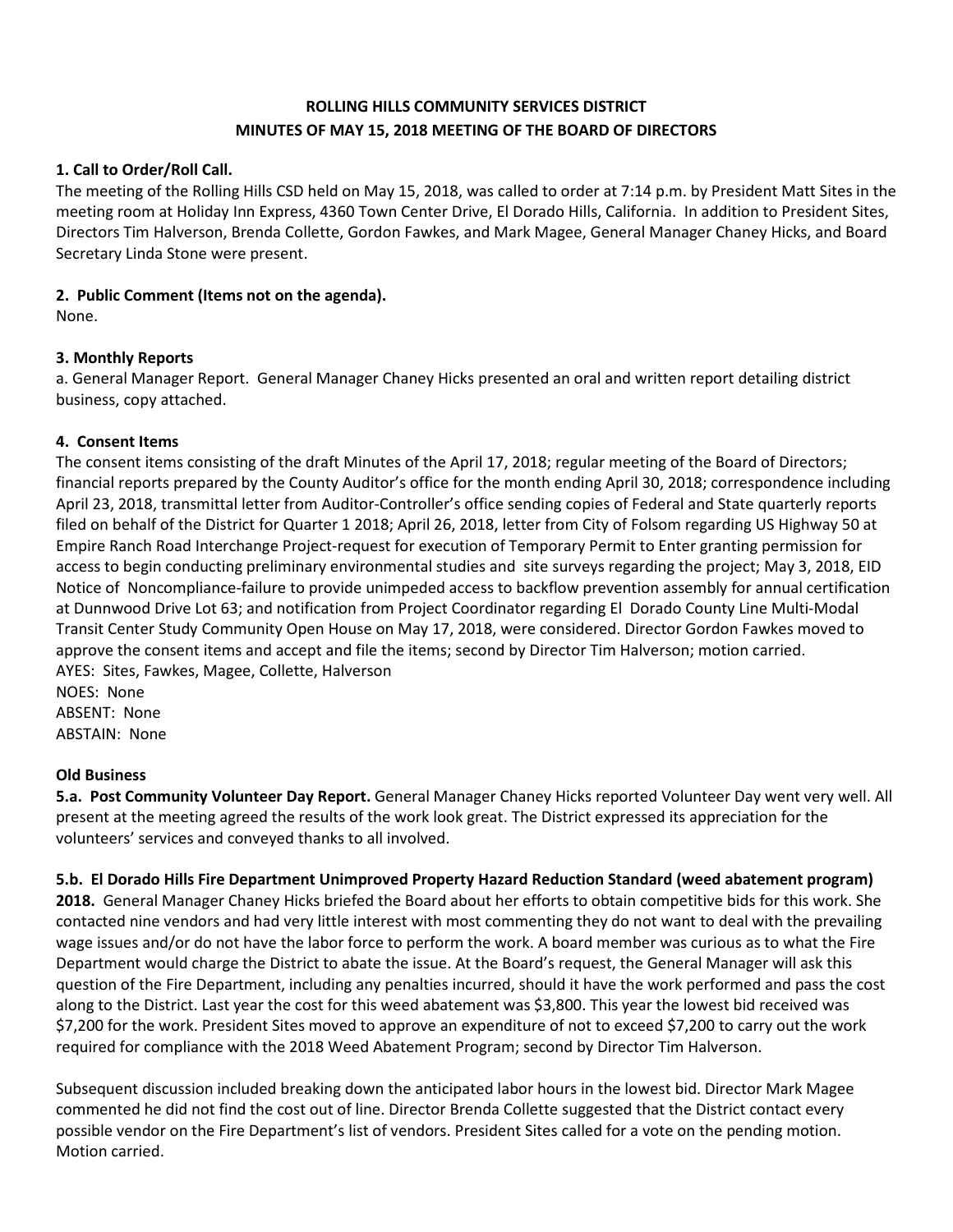AYES: Sites, Halverson, Magee NOES: Collette and Fawkes ABSENT: None ABSTAIN: None

In subsequent discussion, all of the Board members agreed in light of the increased cost, the District needs to plan earlier next year and explore options including renewal of the existing landscaping agreement to include these services, collaborating with another entity for similar work, utilizing sheep/goats in the areas.

**5.c. Shadow Hills Road Resealing Project 2018.** The Board members discussed the timeline for this project with the goal set of obtaining bids by the end of June 2018, or as soon thereafter as possible. The Board Secretary will prepare the public works bid package and advertise the project as required.

### **New Business**

**6. a. Consolidated District General Election to be held November 6, 2018.** Board Secretary Linda Stone presented information received from the Elections Department about the need to elect two Directors, each with a full four-year term, at the upcoming November 2018 election. The seats now held by Matt Sites and Tim Halverson will expire in December this year. Director Mark Magee moved to approve Resolution 18-04 declaring an election be held in its jurisdiction and consolidating that election with other district requesting election services. The issue presented to the voters will be nomination of candidates to elect two Directors, each with a full four (4) year term through December 2, 2022. The motion was seconded by Director Gordon Fawkes. There was no further discussion; motion carried. AYES: Sites, Fawkes, Magee, Collette, Halverson NOES: None

ABSENT: None ABSTAIN: None

## **6.b. 3115 Montrose Way Property.**

(1)General Manager Chaney Hicks briefed the Board about the existing Encroachment Permit granted to the current owners of the 3115 Montrose property. The property is pending sale and the new owners contacted her to obtain information. The existing permit provides that upon sale of the property, the same terms would be offered to the new owner as previously negotiated including a ten (10) year term at a cost of \$250. Chaney advised the Board that the proposed Encroachment Permit document was provided to the prospective buyers for review.

(2) The prospective new owner also inquired about a drainage easement the existing owners said exists on the property. Chaney reported she identified a 10' drainage easement toward the back of the property but that there is no recorded easement on record. Such easement grants the CSD access to the property should it be needed to address issues with the drainpipe; but the CSD does not maintain the easement area.

**6. c. Request for Reconstruction of V-Ditch behind Property Located at 5048 Winterfield Drive.** The owners of the property located at 5048 Winterfield Drive have requested reconstruction of the V-ditch behind their property. The General Manager reported that a prior owner of the property completely filled up the V-ditch with landscaping materials. As it is the District's responsibility to maintain, it will clean-out the ditch after the weed abatement is complete. Director Tim Halverson moved to approve expenditure of funds in the amount not to exceed \$975.00 to clean out the V-ditch; second by Director Mark Magee. There was no further discussion; motion carried. AYES: Sites, Fawkes, Magee, Halverson NOES: None

ABSENT: None ABSTAIN: Collette

**6.d. Budget for Fiscal Year 2018-2019.** The board in its discussion outlined anticipated cost categories for FY19 including road maintenance and repairs, a formal survey for the development of the Berkshire Park project, and infrastructure needs. They discussed the need for a Reserve Study for the District and requested that a bid solicitation for the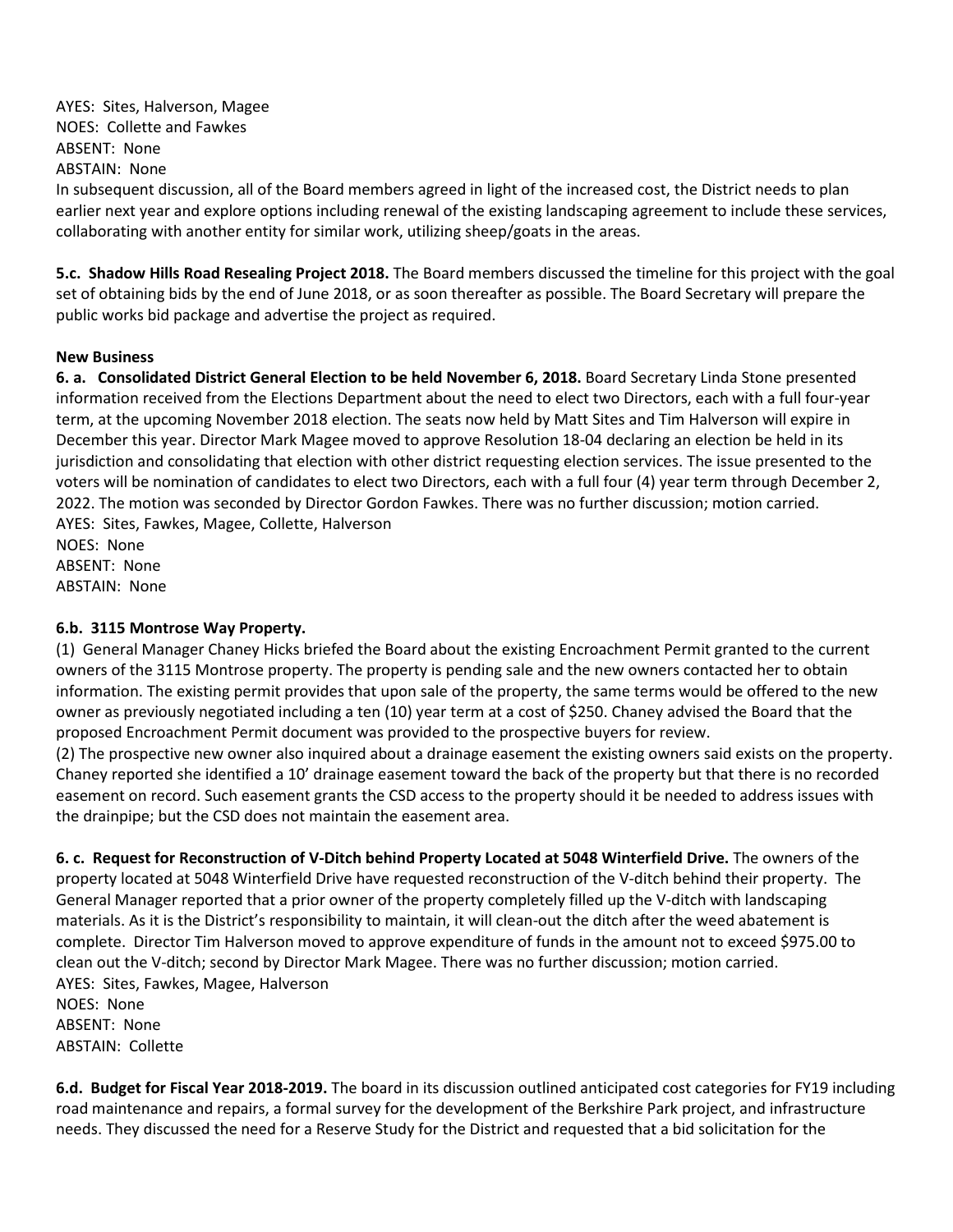preparation of a Reserve Study be dispatched in the next month. The results of such a study will be a critical planning tool for the District going forward.

**7. Adjournment.** Upon motion by President Matt Sites and seconded by Director Brenda Colette, the meeting was adjourned at 9:03 p.m.

Submitted by:

/s/

Linda Stone, Board Secretary **Approved by Board:** June 19, 2018